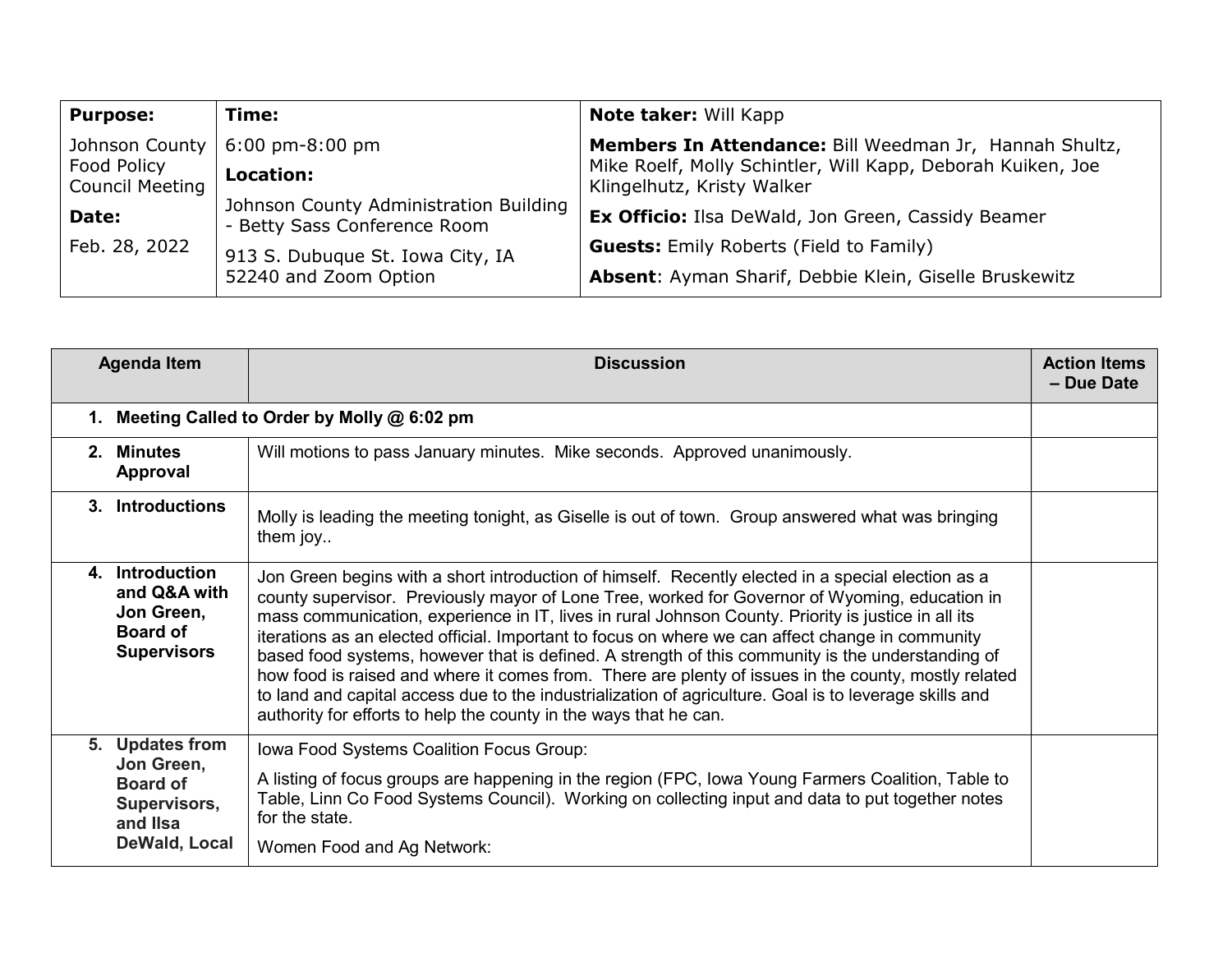| <b>Foods</b><br>Coordinator                                                                      | Carmen Black at Sundog Farm is looking for a mentee to get information. If you know anyone reach<br>out to Stephanie Enloe.                                                                                                                                                                                                                                                                                                                                                                                                                                                                                                                                                              |  |
|--------------------------------------------------------------------------------------------------|------------------------------------------------------------------------------------------------------------------------------------------------------------------------------------------------------------------------------------------------------------------------------------------------------------------------------------------------------------------------------------------------------------------------------------------------------------------------------------------------------------------------------------------------------------------------------------------------------------------------------------------------------------------------------------------|--|
|                                                                                                  | Update from the State:                                                                                                                                                                                                                                                                                                                                                                                                                                                                                                                                                                                                                                                                   |  |
|                                                                                                  | HF2470 introduced to establish an artisanal butchery task force. HF 2322 introduced to change<br>membership of the Local Food and Farm Program Council. Mike Naig proposing an expanded<br>budget for Choose Iowa Value Added and Marketing Grant and Choose Iowa statewide branding.                                                                                                                                                                                                                                                                                                                                                                                                    |  |
| <b>6. Discuss Food</b><br><b>Policy Council</b><br><b>Annual Report</b><br>and Working           | FPC Annual Report: Cassidy has finalized a draft for the annual report after feedback from working<br>groups. Covers strategic plan, forum, and the work being done by working groups. This will be<br>shared out with FPC contacts and posted on the website.                                                                                                                                                                                                                                                                                                                                                                                                                           |  |
| <b>Group</b><br><b>Updates</b>                                                                   | Hannah moves to adopt annual report. Will seconds. Approved unanimously.                                                                                                                                                                                                                                                                                                                                                                                                                                                                                                                                                                                                                 |  |
| 7. Discuss<br><b>Updates to</b><br><b>Food Policy</b><br><b>Council</b><br><b>Strategic Plan</b> | Molly made space to discuss Goal #3, Objective #1 in the strategic plan Making a living in farming<br>is difficult, so selling to institutions necessitates some advocacy for fair pricing for the growers who<br>sell to them. In March or April, goal is to make amendments and finalize a new version. FPC<br>members are encouraged to look back over the strategic plan and bring any issues up at the next<br>meeting.                                                                                                                                                                                                                                                             |  |
| 8. Discuss                                                                                       | Ilsa is working on a draft subrecipient agreement for the Veggie Rx program.                                                                                                                                                                                                                                                                                                                                                                                                                                                                                                                                                                                                             |  |
| American<br><b>Rescue Plan</b><br><b>Act</b><br>Recommendati<br>ons                              | Researching other community local food grants. Some information from Phoenix, AZ has been<br>especially pertinent. Will mentions that smaller grants for individuals would be helpful to bring in other<br>applicants. All funding must be tied to ARPA goals and must be approved through Board of<br>Supervisors and must align with reporting. Molly added that not all funding from grants should be<br>directly to food-related costs, but could also go to surrounding costs such as healthcare, childcare,<br>student loans, etc that are providing barriers to farming. Should also be open to funding farmers<br>outside of Johnson County that serve Johnson County residents. |  |
|                                                                                                  | A working group for working on the local food grants was recommended by Will. This group would<br>work on developing the local foods grant framework and also following up with applicants. There<br>could be some measure of conflict of interest, but the FPC would only be crafting proposals that<br>would then go to Board of Supervisors for final approval.<br>Molly motions to start an ARPA working group. Bill seconds. Approved unanimously.                                                                                                                                                                                                                                  |  |
| <b>9. Discuss 2022</b>                                                                           |                                                                                                                                                                                                                                                                                                                                                                                                                                                                                                                                                                                                                                                                                          |  |
| <b>Food Policy</b><br><b>Council Forum</b><br>Date, Theme,                                       | The FPC Forum will be occurring online this year as well. Ilsa proposes that one working group<br>(procurement, infrastructure, or proposed ARPA group) spearhead the planning and hosting of the<br>forum. Molly suggests that the procurement and ARPA groups would make sense to host and plan<br>the function, as both of those are timely. Looking towards a date around early June. Jon Green                                                                                                                                                                                                                                                                                      |  |